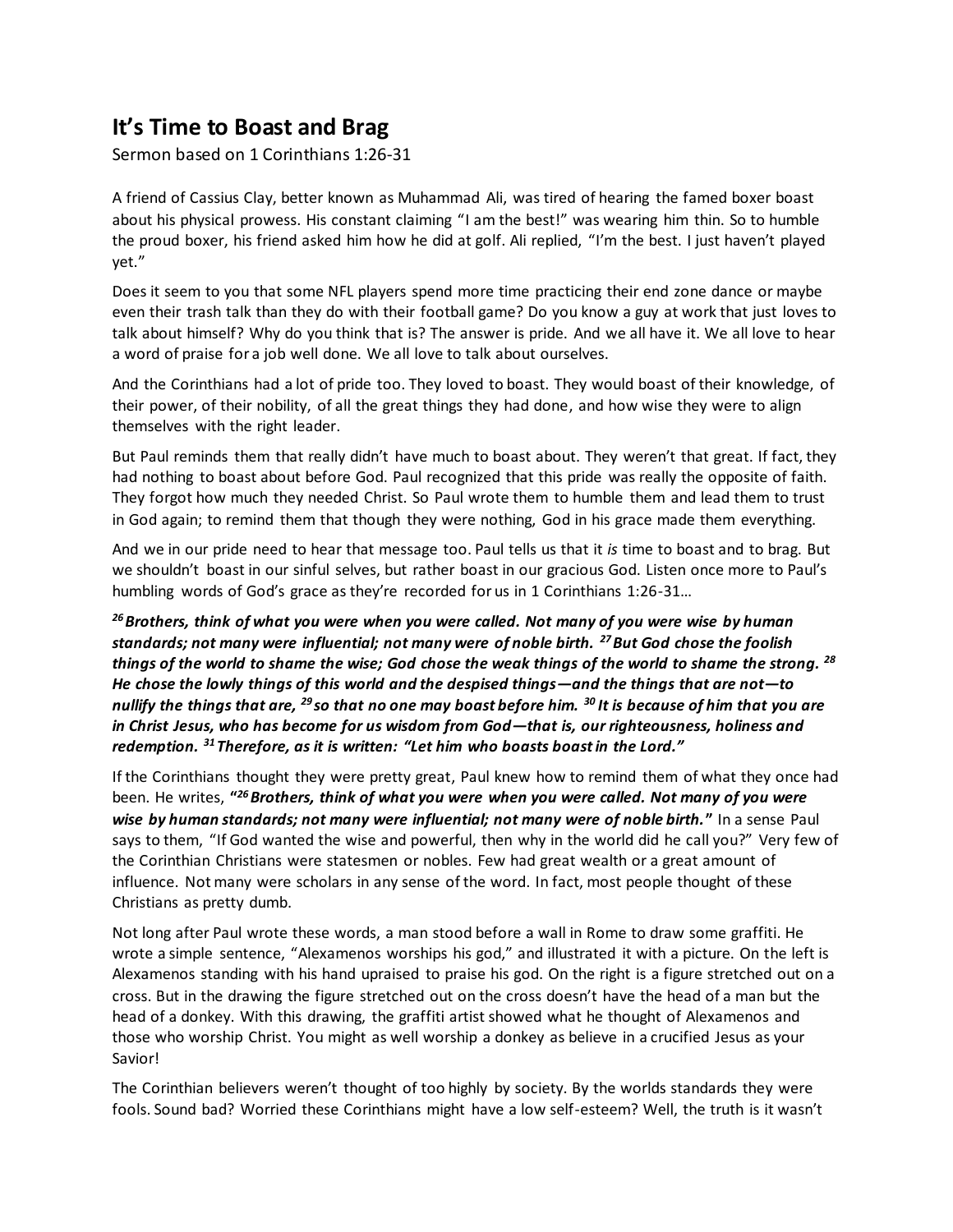low enough. In fact, the Corinthians self-esteem couldn't get too low, because not only did they have nothing to boast about before others, but these Corinthians had even less to boast about before God. What did God think of them? Paul tells us in verse 27…

*<sup>27</sup>But God chose the foolish things of the world… God chose the weak things of the world… He chose the lowly things of this world and the despised things—and the things that are not…"* Even though the Corinthians boasted as if it was to their credit that they were saved, Paul reminds them that they were nothing. They had no reason to boast in themselves. On their own, they were completely sinful and corrupt. There was nothing good in these Corinthians that could win God's favor or cause him to love them.

And even if they were the wisest scholars on the face of the earth, their wisdom could never figure out how to save themselves from hell. Even if they were the most powerful rulers, their army could never defeat God in his wrath. They were doomed to hell because far from being of a noble birth, they were born completely corrupted by sin. On their own, they were nothing. They certainly couldn't boast before God. No one could. And Paul reminded them of that fact. He wanted them to stop their foolish boasting and bragging in themselves, to see that they could never rely on themselves, and to rely on God and to boast of his grace instead.

And are things much different today? Not really. How many movie stars put their trust in Christ for their salvation? How many politicians or famous musicians? How many college professors? How many wealthy, powerful, or wise put their trust in him? Paul's words still ring true today, don't they? By the world's standards not many Christians are wise, not many are influential, not many are of noble birth.

And Christians today are still thought to be fools who might as well worship a donkey. Do you really believe that the entire Bible is true? Do you really believe a book written thousands of years ago could be without errors? Do really believe that Jesus could do miracles? Do you really think that by believing what that book says, you'll have eternal life? How ridiculous!

And what's worse, today we still have the same sinful pride as those Corinthians. At times we think we're pretty smart. We think if we only work hard at it, we can make God love us by our sincere intentions. We think that we're pretty good people after all. But God shows us that we're nothing; not just in the eyes of the world, but in his eyes.

He tells us that we are born filthy in sin, that even our most righteous acts are like filthy rags, that we can never live up to his standard of perfection, that we deserve hell for our sins, and that no matter how smart or powerful we are, we can never save ourselves from his wrath.

Dwight Moody, once a prominent preacher and author, once said, "It is well that man cannot save himself; for if a man could only work his way to heaven, you would never hear the last of it. Why, if a man happens to get a little ahead of his fellows and scrapes a few thousand dollars together, you'll hear him boast of being a self-made man. I've heard so much of this sort of talk that I am sick and tired of the whole business; and I am glad that through all eternity in heaven we will never hear anyone bragging of how he worked his way to get there."

It's true that on our own, we are hopelessly trapped in our sin. We have nothing to boast about before God. So we repent of our pride and recognizing that we can never be saved by anything we do, we trust entirely in his grace…

Though the Corinthians were once nothing in themselves, though they had nothing to boast about, now everything was different. Though God saw them as nothings he still loved them. And he took action. Paul reminded the Corinthians in verse 30, "*<sup>30</sup> It is because of [God] that you are in Christ Jesus…*" God chose them, not because of anything they did, but entirely by his grace. And he sent his only Son to turn